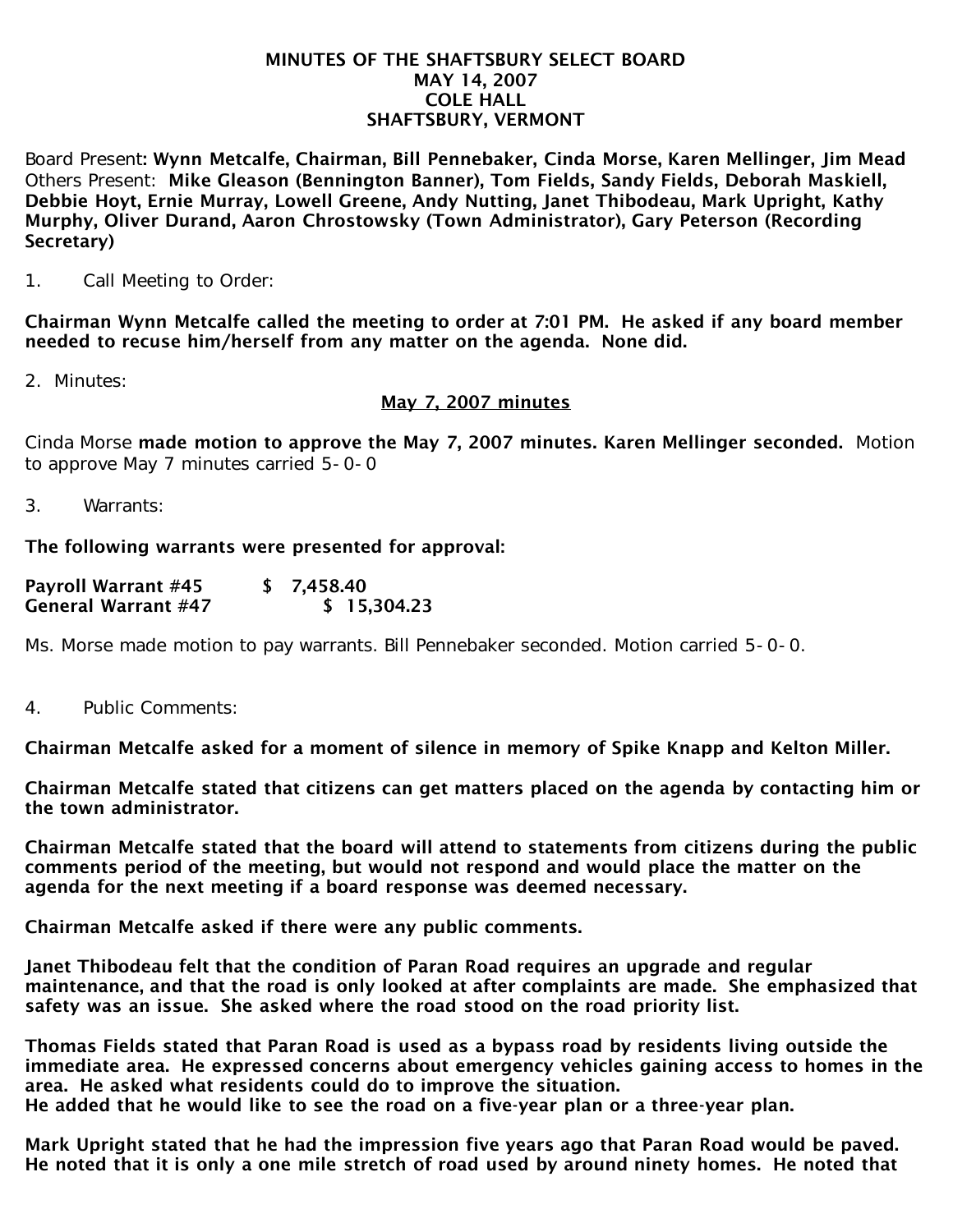problems with the road are not a one season phenomenon.

Deborah Maskiell reported three bad areas on Paran Road. She wondered if fabric could be put in place and what grade of gravel was best for the road. She noted that road crew interventions are often short-lived and wash away. She thought that it would be a good idea for members of the road crew to attend specialized training and seminars.

Oliver Durand expressed the opinion that the Paran Road slope is insufficient, ditches inadequate, and that the wrong gravel choices were being made.

Chairman Metcalfe stated that the discussion of the road plan is in its very earliest stages and no priorities have been established. He noted that the new budget year begins July 1st, and expressed the hope that the very limited road money would be expended on the roads designated as having the highest priorities.

Chairman Metcalfe noted that the road crew attends seminars and trainings.

5. Church Street Bids:

Ms. Morse made motion to accept the bid submitted by Ken Harrington. Jim Mead seconded. Motion carried 5-0-0.

Jim Mead confirmed with Aaron Chrostowsky that the work would take a couple of days, one lane would be closed, and appropriate signs would be in place.

6. CVPS Burying Underground Utilities in ROW:

### Chairman Metcalfe reported that the road foreman, Ron Daniels did not see a problem with the project.

Ms. Mellinger made motion to approve the CVPS request. Ms. Morse seconded. Motion carried 5-0-0.

7. Howard Park Issues:

Chairman Metcalfe reported that Jeff Whitesell, the head of the Little League, had responded well to the problems. Chairman Metcalfe stated that the water leak related to the well test was being remedied, and the hot water for the restrooms would likely be remedied by the purchase of a small water heating unit.

Ms. Morse confirmed that the Little League was responsible for issues related to the concessions. She added that the health inspection which defined problems at the park had been useful.

Chairman Metcalfe expressed the hope that other projects at the park could be addressed by the recreation committee; Ms. Morse wondered about a community workday.

8. Clean Harbors Proposal for Oil Tank Remediation:

Mr. Chrostowsky assured board members that the oil tank was being monitored to prevent an overflow. Ms. Mellinger and Mr. Pennebaker urged a schedule of routine handling of the used oil.

9. Recreation and Facility Committees Appointments:

Chairman Metcalfe confirmed that board members had contacted identified residents to determine their interest in serving on the committees, and created a list of interested people.

Chairman Metcalfe stated that before the next board meeting, a list of facilities of concern should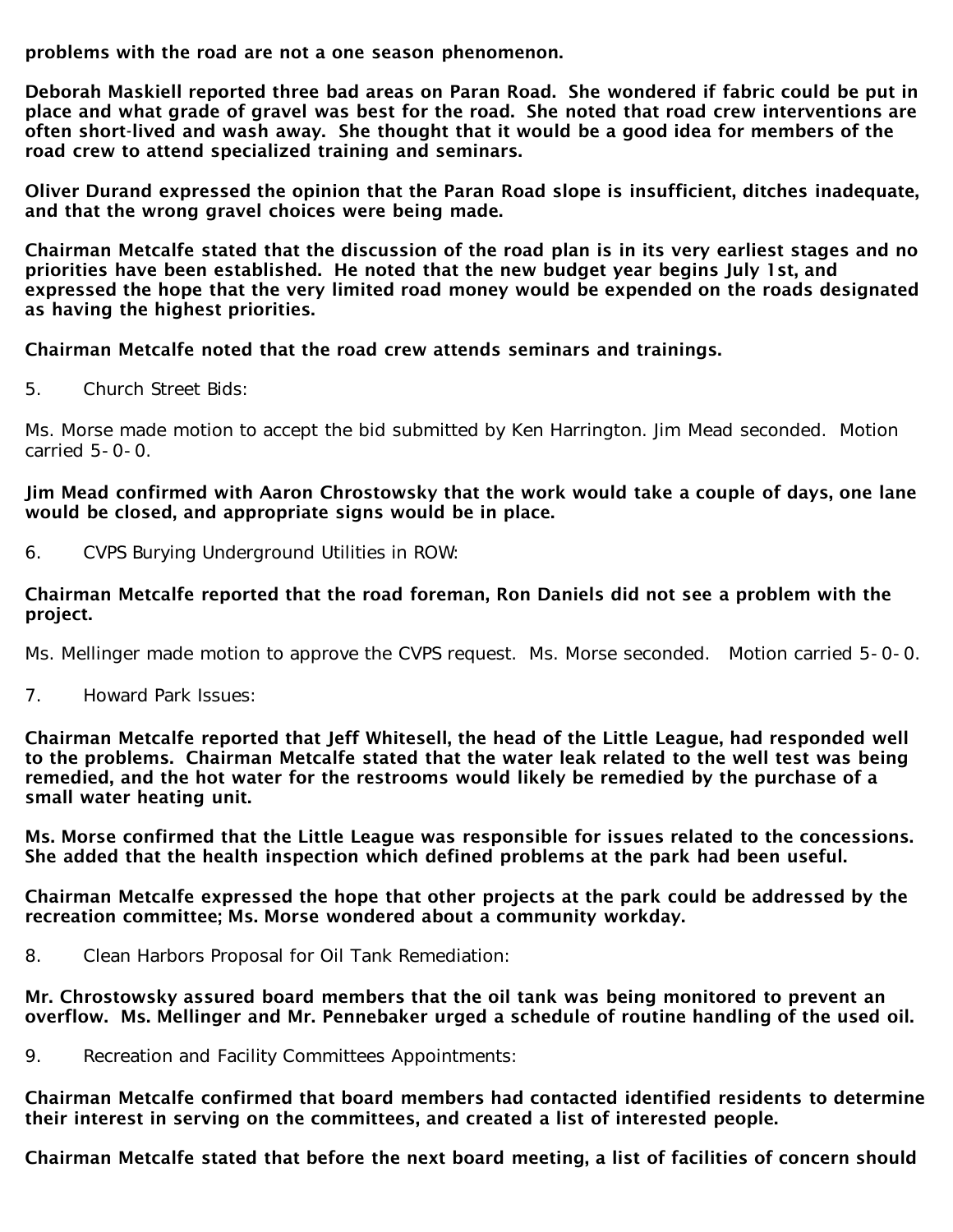be put together, and the board could decide on the next step at that time. He expressed the opinion that there were some very capable people expressing interest in serving on these committees.

10. Year End Budget:

Chairman Metcalfe asked if a budget spreadsheet had been prepared; Mr. Chrostowsky replied that he did not have one.

Mr. Chrostowsky updated board members on the town cash flow, and stated that all department heads are aware of the issue.

Chairman Metcalfe suggested that the highway department check with Mr. Chrostowsky before making large expenditures.

Ms. Mellinger asked if the town had looked in seeking reimbursement for extra expenses incurred because of recent storm-related damage. Mr. Chrostowsky replied that he would look into that further.

Mr. Chrostowsky assured board members that he would keep them informed about cash flow and budget issues.

11. Road Plan:

Chairman Metcalfe characterized the draft of the road plan as a general description of the issue, and Ron Daniels would attend the next board meeting when the plan would be discussed in greater detail.

Mr. Chrostowsky described some of methodology used in the plan's development. He stated that the highway department had not yet reviewed the draft.

Ms. Morse stated that it was necessary for the highway department to review the plan before the board can enter into a meaningful discussion.

Questions were raised about the "number of homes" category and how well that reflected the amount of road use. Ms. Mellinger and Mr. Pennebaker suggested housing density might better reflect the amount of road use.

Ms. Morse expressed interest in getting estimates of doing roadwork on a per mile basis, and what the cost differences are when paving or using gravel.

Chairman Metcalfe asked Mr. Chrostowsky to get estimates on what blacktop and fabric costs would be incurred in upgrading Paran Road. Ms. Morse asked for an estimate on the cost of improving the slope of the road.

12. Other Business:

Board members were impressed by the number of residents who took advantage of the recent Hazardous Waste Day in Arlington. Mr. Chrostowsky noted that the town had three volunteers active that day, which is less than the six promised by the town.

Ms. Morse asked if the transfer station recertification had come through. Mr. Chrostowsky stated that he would follow-up on the issue before the next meeting.

Board members spoke favorably about a proposal to back-up the town computer files. Chairman